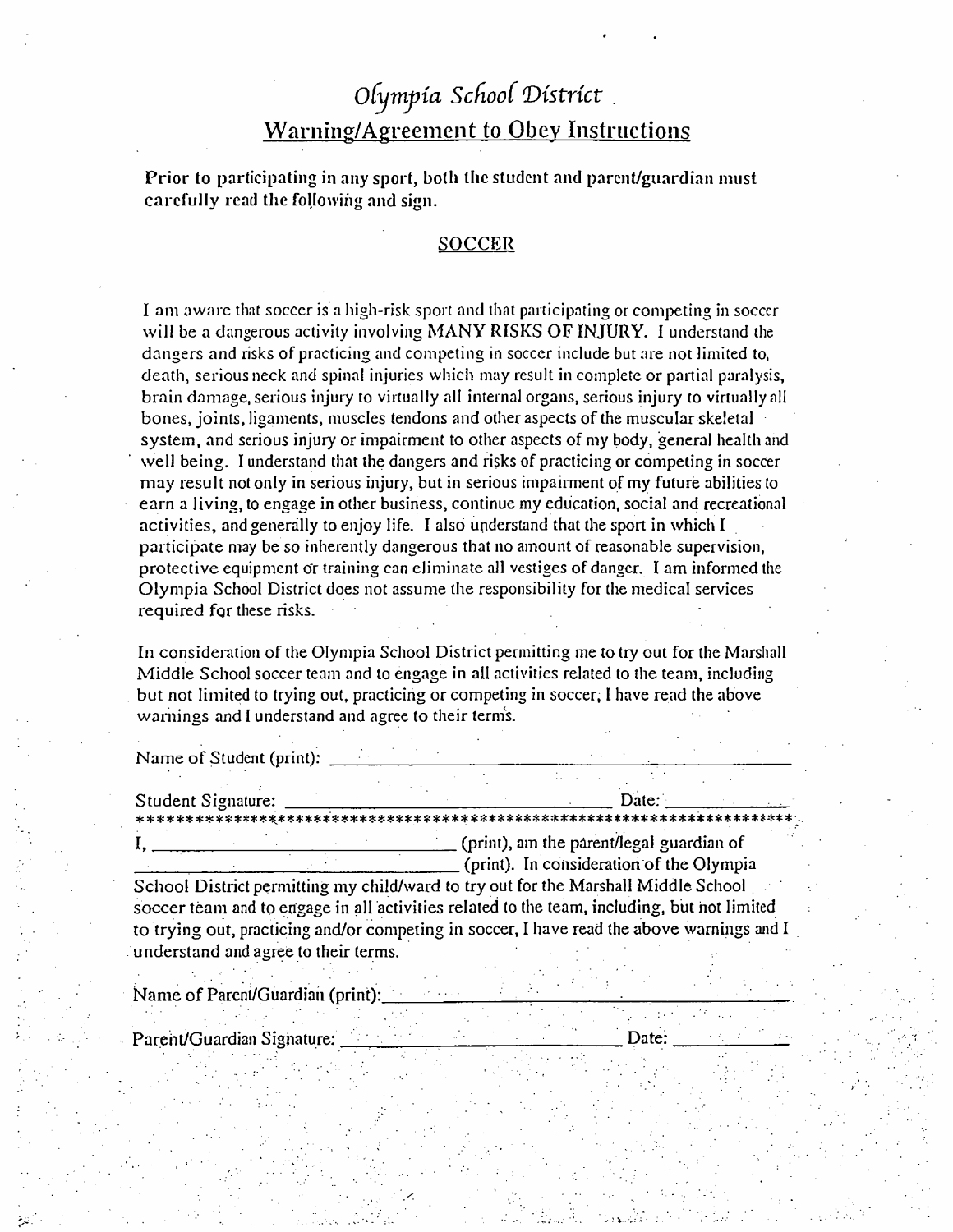$\frac{1}{\sqrt{2}}$ 

 $\lambda_{\rm{max}}$ 

 $\hat{\boldsymbol{\theta}}_i$  $\epsilon_{\rm{eff}}$  (  $\epsilon_{\rm{eff}}$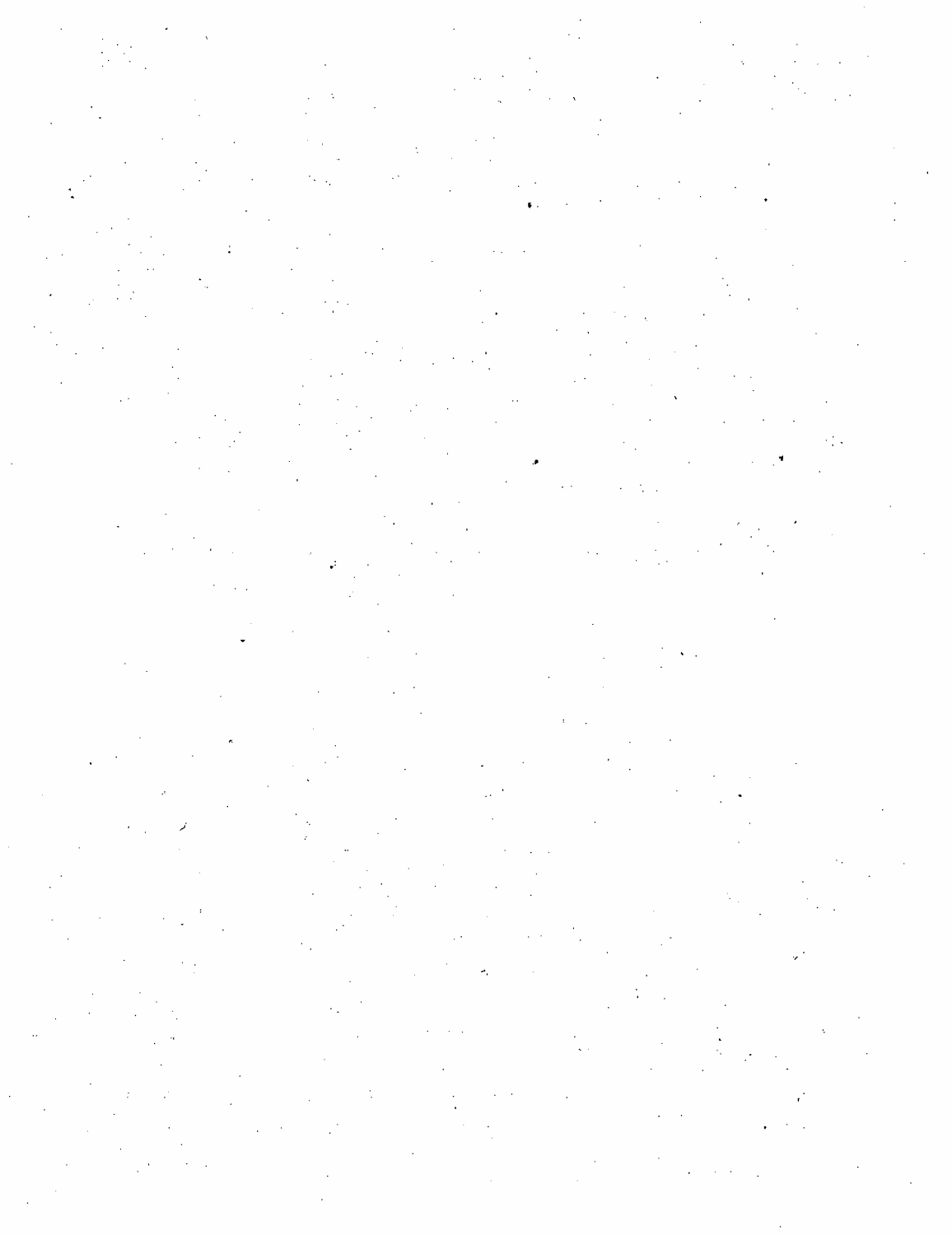# *Olympia School District* Safet<sup>y</sup> Guidelines

Prior to participating in any sport, both the student and parent/guardian must carefully read the following and sign.

### SOCCER

When a person is involved in any athletic activity, an injury can occur especially in <sup>a</sup> contact sport. One should be aware the information presented in these safety guidelines is to inform the athlete of proper techniques and inherent dangers involved with soccer. There is a chance of broken bones, muscle and soft tissue and back injuries, which could lead to some form of paralysis. Not all potential injury possibilities in this sport are listed, but athletes should be aware that fundamentals, coaching and proper safety equipment are important to the safety and enjoyment of the sport.

- 1. Proper warm-up is essential before strenuous activity takes place. Be aware of the potentially serious injuries if you do not follow correct procedures in stretching, and conditioning.
- 2. If you wear eyeglasses, contact the doctor for proper fitting of safety lenses, appropriate frames that are compatible with soccer. If you have a bi or tri-focal lens, contact your doctor to provide the best len(s) combination for playing on large surfaces.
- 3. Perform only those skills and techniques as instructed and/or supervised by your coach.
- 4. Be sure all equipment, especially shoes, is fitting property before each day's activity.
- 5. Travel to and from off-campu<sup>s</sup> facilities and practice/competition sites must be in accordance with school procedures.
- 6. Remove all jewelry and metal hair fasteners and other body adornments as required by rules and regulations for soccer.
- 7. Be aware of your surrounding<sup>s</sup> both home and away including but not limited to surface conditions, obstructions in the proximity to the soccer field and safe entrance/egress to/from the field.
- 8. Wear outer and under garments appropriate for humidity and temperature.
- 9. In order to help protect the safety of all squad members, squad members with physically limiting injuries and/or health conditions must inform the coach prior to each day's activity of limiting conditions and participate only to the extent allowed by the coach.
- 10. Players should hydrate themselves frequently during practice and meets and follow the coach's direction on hydration prior to and following practices and meets.
- 11. Notify the coach immediately if injured.
- 12. Practice only when your coach is present.